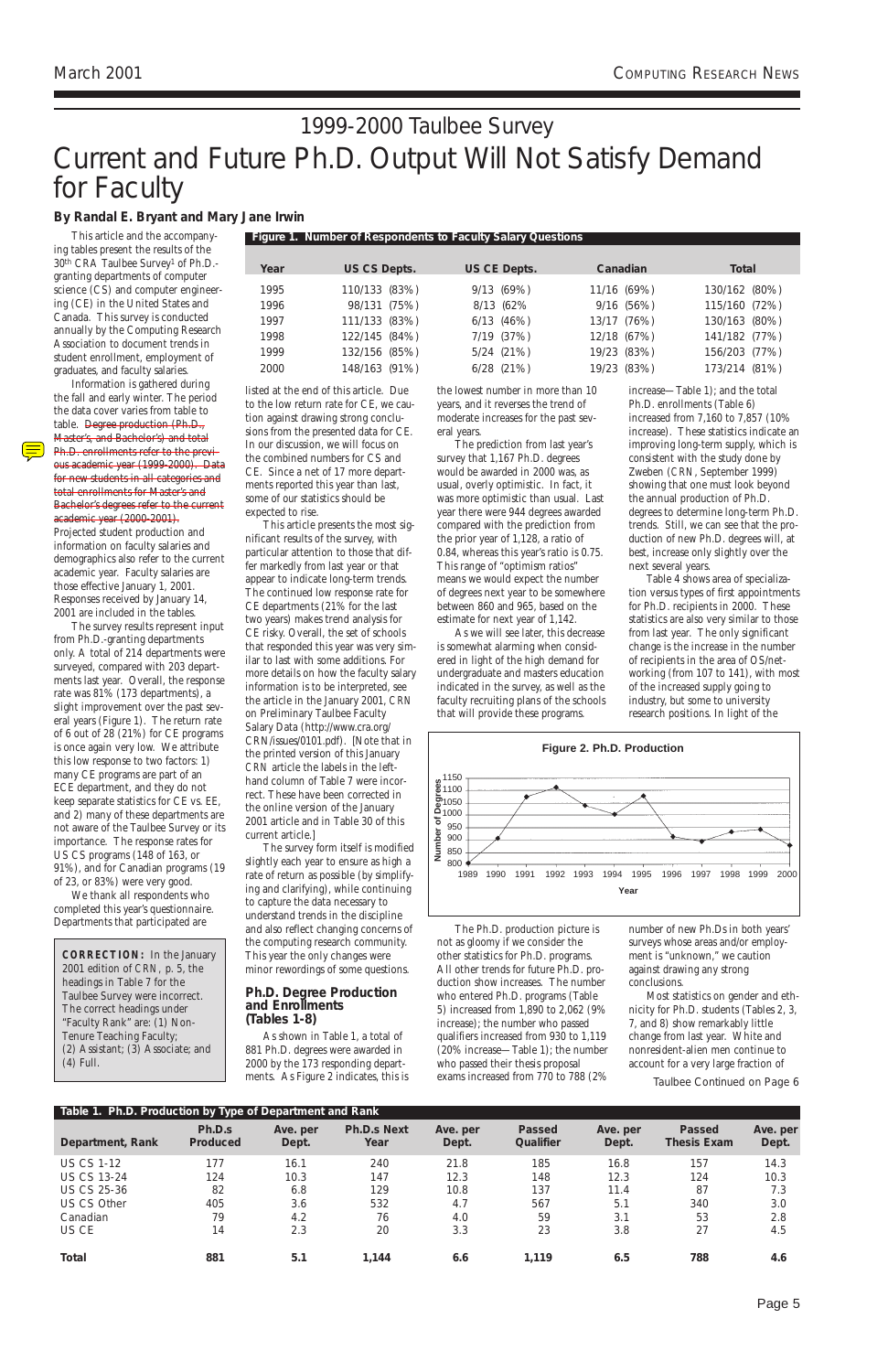Page 6

Ph.D. production and enrollments. Women constitute a significant minority (18% of enrollments, 15% of graduates.) All other underrepresented groups are very small minorities. As Figure 3 illustrates, one important threshold was reached for the first time this year–fully 50% of the enrolled Ph.D. students are nonresident aliens. This increase has come with a corresponding decrease in the percentage who are "White, non-Hispanic." Of course, many other fields of engineering have long passed the 50% mark for foreign students, and so we see no cause for alarm.

#### **Master's and Bachelor's Degree Production and Enrollments** *(Tables 9-16)*

All statistics on Master's and Bachelor's programs show major growth. A total of 6,562 students received Master's degrees, an increase of 18%. The number of Bachelor's degrees increased to 14,822, an increase of 17%. As Figure 4 indicates, the number of students graduating with Bachelor's degrees has been increasing by approximately 2,100 each year for the past 4 years. This year's Master's production exceeded the projection from last year's survey by 14%, while Bachelor's production exceeded projections by

next year's projected production of 15,988 Bachelor's degrees (Table 11) and 6,300 Master's degrees (Table 12) may be too low.

Large increases can be seen in the number of new undergraduate (11% increase) and Master's (19% increase) students, and in the enrollments in Bachelor's (17% increase) and Master's (21% increase) programs. Figure 5 shows that new undergraduate enrollments continue to reach historic highs. Some of these apparent increases may be caused by the increased number of departments responding to our survey, but even normalized statistics, such as the average number of new undergraduate majors per department, grew by 11%.

One interesting feature is that most of the increased enrollments in the United States have occurred in departments ranked above 36. In fact, the number of new undergraduate enrollments in departments ranked 1 through 24 actually declined slightly, while those ranked 25 and above had substantial growth. Schools classified as "US CS Other" now have 59% of the undergraduate students (up from 51% last year), and 71% of the Master's students (up from 66% last year.) For new enrollments, they account for 56% of the undergraduate students (up from 53%) and 65% of the Master's students (up from 57%). Apparently the "big name" schools have not been scaling up to handle the influx of students wishing to pursue computer science and

engineering.

Most demographics regarding gender and ethnicity for Bachelor's and Master's students show remarkable stability when compared with last year's results. The only significant change is that the fraction of Master's degree recipients who are nonresident aliens increased by 5% to 52%, with a corresponding decrease in the number classified as "White, non-Hispanic." In fact, the number of White, non-Hispanic students receiving Master's degrees actually decreased by 6%.

#### **Faculty Demographics** *(Tables 17-23)*

9%. If this trend continues, then 1999-2000 Taulbee Survey

> The total number of faculty increased by 14% over the past year to a total of 4,939 (Table 17). This increase was reflected in almost all categories, except for the number of post-docs that actually decreased by 42. Considering that 115 faculty are reported to have left academia (Table 23), the survey indicates 775 new faculty this year. Some of these are due to the increased number of respondents to the survey. Our Ph.D. production shows only 273 graduates taking faculty positions (Table 4.) Some of the new teaching faculty may not have Ph.D. degrees, and some new faculty may have come from nonacademic sources.

This year's faculty growth to 4,939 was significantly greater than the prediction of 4,315 from last year's survey. This growth is greater

|                                         | Table 2. Gender of Ph.D. Recipients by Type of Degree |                           |                              |
|-----------------------------------------|-------------------------------------------------------|---------------------------|------------------------------|
|                                         | CS                                                    | CE.                       | <b>CS&amp;CE</b>             |
| Male<br>Female                          | (85%)<br>689<br>123 (15%)                             | (86%)<br>48<br>(14%)<br>8 | (85%)<br>737<br>(15%)<br>131 |
| <b>Total have</b><br>Gender<br>Data for | 812                                                   | 56                        | 868                          |
|                                         |                                                       |                           |                              |
| Unknown<br>Total                        | 13<br>825                                             | 0<br>56                   | 13<br>881                    |

| Table 3. Ethnicity of Ph.D. Recipients by Type of Degree |     |          |                  |         |       |         |
|----------------------------------------------------------|-----|----------|------------------|---------|-------|---------|
|                                                          |     | CS       |                  | CE.     | CS&CE |         |
| Nonresident Alien                                        | 337 | (45%)    | 32               | (62%)   | 369   | (47%)   |
| African American,                                        |     |          |                  |         |       |         |
| Non-Hispanic                                             | 14  | (2%)     | $\left( \right)$ | $(0\%)$ | 14    | (2%)    |
| Native American or                                       |     |          |                  |         |       |         |
| Alaskan Native                                           | O   | $(0\%)$  | O                | $(0\%)$ | 0     | $(0\%)$ |
| Asian or Pacific Islander                                | 73  | (10%)    | 6                | (12%)   | 79    | (10%)   |
| <b>Hispanic</b>                                          | 16  | (2%)     | 1                | (2%)    | 17    | (2%)    |
| White, Non-Hispanic                                      | 293 | $(40\%)$ | 13               | (25%)   | 306   | (39%)   |
| Other/Not Listed                                         | 8   | (1%)     | 0                | $(0\%)$ | 8     | (1%)    |
|                                                          |     |          |                  |         |       |         |
| <b>Total have Ethnicity</b><br>Data For                  | 741 |          | 52               |         | 793   |         |
|                                                          |     |          |                  |         |       |         |
| <b>Ethnicity/Residency</b>                               |     |          |                  |         |       |         |
| Unknown                                                  | 84  |          | 4                |         | 88    |         |
|                                                          |     |          |                  |         |       |         |
| Total                                                    | 825 |          | 56               |         | 881   |         |

# **Table 4. Employment of New Ph.D. Recipients by Specialty New Ph.D.s in**

| New Ph.D.s in<br>Ph.D. Granting Depts. | Artificial Intelligence/Robotics | Hardware/Architecture | Numerical Analysis/Scientific<br>Computing | Languages/Compilers<br>Programming | <b>OS/Networks</b> | Engineering<br>Software | Theory/Algorithms | Graphics/Human Interfaces | Databases/Information<br>Systems | Other/Unknown | Total |       |       |
|----------------------------------------|----------------------------------|-----------------------|--------------------------------------------|------------------------------------|--------------------|-------------------------|-------------------|---------------------------|----------------------------------|---------------|-------|-------|-------|
| Tenure-Track                           | 35                               | 9                     | 3                                          | 15                                 | 24                 | 16                      | 17                | 16                        | 10                               | 13            | 158   | (22%) |       |
| Researcher                             | 6                                | 9                     | 1                                          | $\overline{4}$                     | 10                 | $\mathbf 0$             |                   | 5                         |                                  | 3             | 52    | (7%)  |       |
| Postdoc                                | 10                               | $\overline{2}$        | $\boldsymbol{0}$                           |                                    | $\sqrt{3}$         | 1                       | 8                 | 5                         | 5                                | 5             | 40    | (6%)  | (38%) |
| Teaching Faculty                       | 5                                | $\overline{2}$        | $\boldsymbol{0}$                           |                                    | 3                  | $\overline{2}$          | 3                 | $\overline{2}$            | $\overline{2}$                   | 3             | 23    | (3%)  |       |
| New Ph.D.s, Other Categories           |                                  |                       |                                            |                                    |                    |                         |                   |                           |                                  |               |       |       |       |
| Other CS/CE Dept.                      | 4                                | 2                     | $\boldsymbol{0}$                           |                                    | 6                  | $\boldsymbol{0}$        | 2                 | 3                         | 2                                | 2             | 22    | (3%)  |       |
| Non-CS/CE Dept.                        | 5                                | $\mathbf 0$           | $\mathbf 0$                                | $\mathbf 0$                        |                    | $\boldsymbol{0}$        | $\Omega$          | $\mathbf 0$               |                                  | $\mathbf 0$   |       | (1%)  |       |
| Industry                               | 54                               | 37                    | 10                                         | 26                                 | 83                 | 50                      | 20                | 26                        | 34                               | 19            | 359   | (50%) |       |
| Government                             | $\overline{2}$                   | 1                     | 5                                          | $\overline{2}$                     | $\overline{2}$     |                         | 4                 | 0                         |                                  | 3             | 21    | (3%)  | (62%) |
| Self-Employed                          | $\overline{2}$                   | $\mathbf 0$           | 0                                          |                                    |                    |                         | 0                 | 0                         | $\mathbf 0$                      |               | 6     | (1%)  |       |
| <b>Employed Abroad</b>                 | 5                                | 5                     | $\mathbf 0$                                | 4                                  | $\overline{2}$     | $\boldsymbol{0}$        |                   | 4                         | $\overline{2}$                   | 3             | 26    | (4% ) |       |
| Unemployed                             | $\Omega$                         | $\mathbf 0$           | $\mathbf{1}$                               | $\mathbf 0$                        | $\mathbf 0$        | $\mathbf 0$             | 0                 | $\overline{2}$            | $\mathbf 0$                      | $\mathbf 0$   | 3     | (0%)  |       |
| <b>Total have Employment</b>           |                                  |                       |                                            |                                    |                    |                         |                   |                           |                                  |               |       |       |       |
| Data for                               | 128                              | 67                    | 20                                         | 55                                 | 135                | 71                      | 62                | 63                        | 64                               | 52            | 717   | 100%  | 100%  |
| Unknown                                | 28                               |                       | $\mathbf 0$                                |                                    | 6                  |                         | 5                 | 2                         | $\overline{2}$                   | 105           | 157   |       |       |
| <b>Total</b>                           | 156                              | 74                    | 20                                         | 56                                 | 141                | 72                      | 67                | 65                        | 66                               | 157           | 874   |       |       |

#### Taulbee from Page 5

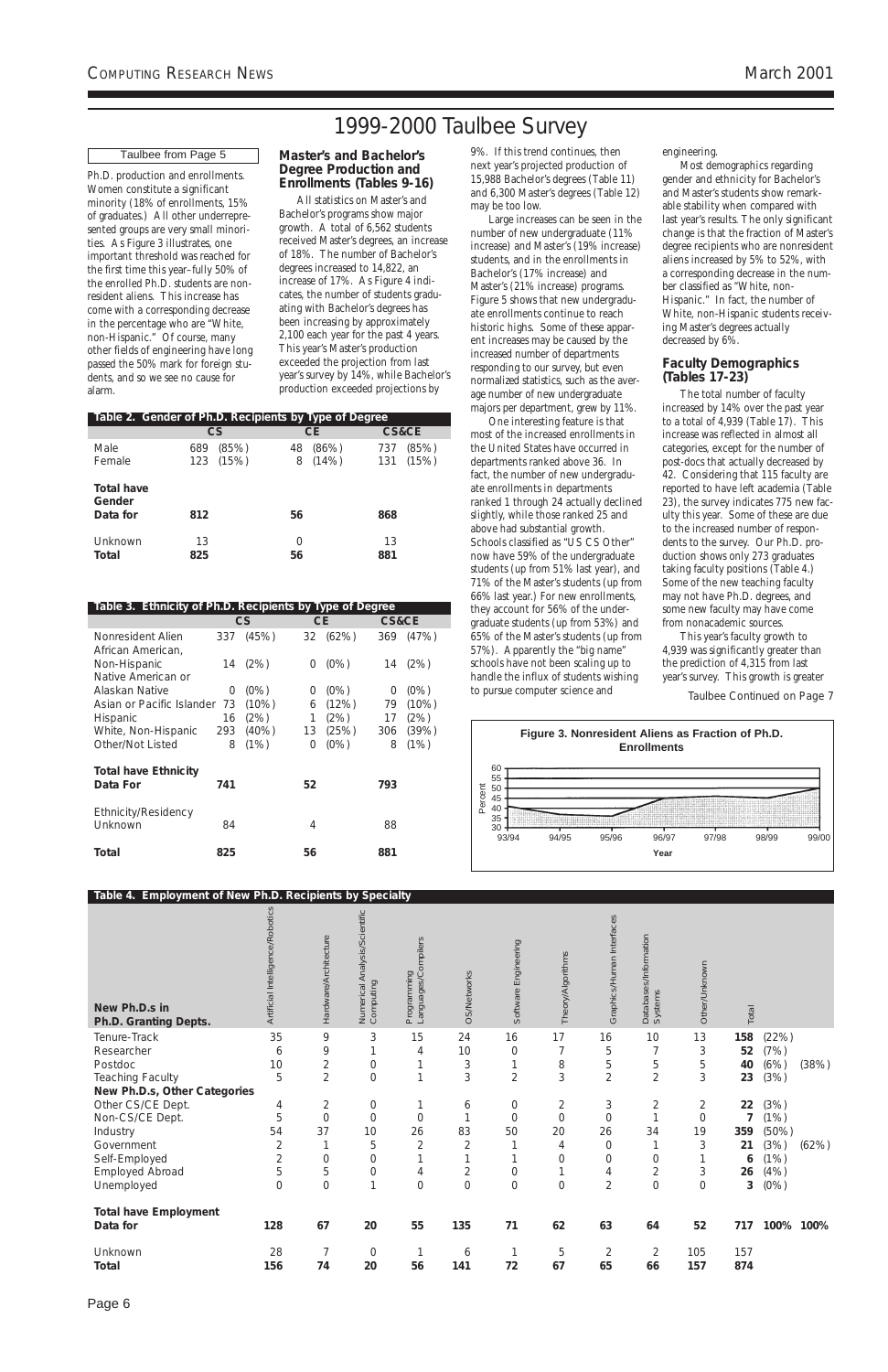Page 7

than can be accounted for by the increased number of survey respondents. For example, the number of faculty in the U.S. CS departments ranked 1 through 36 grew by 11%, whereas these departments predicted a 9% growth. In fact, it appears that many departments have established aggressive plans for recruiting over the next few years. Last year the surveyed departments predicted a 7% faculty growth over two years; this year, they predict 21% over 2 years on top of last year's actual growth. In light of our prediction that Ph.D. production will show, at best, modest

growth over the next few years, it is difficult to see where departments

will find these new faculty. Table 23 on faculty "losses"

showed that a large number took academic positions elsewhere. Only 115 actually left academia (2.3% of the total) through death, retirement, or taking a nonacademic position. This compares with 112 (2.6% of total) last year. These numbers counter the prevailing fear that many of our faculty are leaving academia and seeking their fortunes at start-up companies.

The demographic data for faculty (Tables 19–22) are very similar to those from last year. We see that the gender split of new faculty (84%

male, 16% female) is very close to the split for new Ph.D. recipients (Table 2). However, the split is not uniform across faculty categories. New tenure-track faculty are slightly skewed toward males (88%), whereas new teaching faculty are significantly skewed toward females (26%).

It is interesting to compare the ethnicity data for new faculty (Table 20) to those for Ph.D. recipients (Table 3). Fully 58% of the new faculty are White, non-Hispanic, even though only 39% of the Ph.D. recipients are in this category. By contrast, only 17% of the new faculty are nonresident aliens, whereas fully 47% of the degree recipients are. Some new faculty could have become residents after receiving their Ph.D. degrees, but it seems clear that proportionately fewer foreign students take positions at U.S. universities.

#### **Faculty Salaries**  *(Tables 24-30)*

The U.S. average salaries have increased by 7% for most categories of U.S. faculty, except for full professor salaries that grew by 4%. These increases are all higher than last year's numbers. Canadian salaries increased by 4%, 8%, 7%, and 3% for non-tenure track, assistant, associate, and full professors, respectively. These increases are somewhat lower than last year's.

Average salaries for new faculty increased by 7% for tenure-track and by 8% for non-tenure-track teaching faculty, similar to the overall increases for these categories. Average salaries for researchers and post-docs increased at much higher rates (39% and 30%, respectively), but the total numbers in these categories are too small to draw strong conclusions.

#### **Concluding Observations**

The continuing rise in bachelor's and master's students is creating a strong demand for faculty in computer science and engineering. On average, CS and CE departments want to grow by 21% over the next two years. Unfortunately, the production of new Ph.Ds is not rising to meet this demand. Even worse, historic demographics indicate that the fraction of graduating Ph.Ds who enter academia will decline as the proportion of Ph.D students who are nonresident aliens increases. Already many faculty positions are being filled by hiring faculty from other universities. This year 127 people made such a shift (Table 23), compared with 75 last year. We can expect more of this "poaching" as demand outstrips supply. This, plus greater competition for new graduates, will place upward pressure on junior faculty salaries and startup packages. Universities will need to look to sources beyond new Ph.Ds and existing faculty to meet their growth targets.

#### **Table 5. New Ph.D Students in Fall 2000 by Department Type and Rank**

|                    |                  | CS             |              |                   |                  |                | CS&CE |                   |              |                   |
|--------------------|------------------|----------------|--------------|-------------------|------------------|----------------|-------|-------------------|--------------|-------------------|
| Department, Rank   | <b>New Admit</b> | MS to<br>Ph.D. | <b>Total</b> | Ave. per<br>Dept. | <b>New Admit</b> | MS to<br>Ph.D. | Total | Ave. per<br>Dept. | <b>Total</b> | Ave. per<br>Dept. |
| <b>US CS 1-12</b>  | 338              | 42             | 380          | 34.5              | 0                |                | 0     | 0.0               | 380          | 34.5              |
| <b>US CS 13-24</b> | 299              | 34             | 333          | 27.8              | 0                |                |       | 0.1               | 334          | 27.8              |
| <b>US CS 25-36</b> | 268              | 21             | 289          | 24.1              | 0                |                | 0     | 0.0               | 289          | 24.1              |
| US CS Other        | 749              | 99             | 848          | 7.6               | 71               | 8              | 79    | 0.7               | 927          | 8.3               |
| Canadian           | 85               | 22             | 107          | 5.6               | 3                |                | 3     | 0.2               | 110          | 5.8               |
| US CE              | $\Omega$         | 0              | $\mathbf 0$  | 0.0               | 22               |                | 22    | 3.7               | 22           | 3.7               |
| Total              | 1,739            | 218            | 1,957        | 11.4              | 96               | 9              | 105   | 0.6               | 2,062        | 12.0              |

| Table 7. Gender of Ph.D. Program Total Enrollment |       |             |     |                      |       |         |
|---------------------------------------------------|-------|-------------|-----|----------------------|-------|---------|
|                                                   |       | CS          | CE. |                      |       | CS & CE |
| Male                                              | 5,882 | $(82%)$ 372 |     | $(84\%)$ 6,254       |       | (82%)   |
| Female                                            |       | 1,319 (18%) |     | 73 (16%) 1,392 (18%) |       |         |
|                                                   |       |             |     |                      |       |         |
| <b>Total have Gender</b>                          |       |             |     |                      |       |         |
| Data for                                          | 7,201 |             | 445 |                      | 7.646 |         |
|                                                   |       |             |     |                      |       |         |
| Unknown                                           | 211   |             | 0   |                      |       |         |
| Total                                             | 7,412 |             | 445 |                      | 7,857 |         |

| Table 6. Ph.D. Degree Total Enrollment by |       |          |           |         |       |         |
|-------------------------------------------|-------|----------|-----------|---------|-------|---------|
| <b>Department Type and Rank</b>           |       |          |           |         |       |         |
| Department, Rank                          | CS    |          | <b>CE</b> |         |       | CS & CE |
| <b>US CS 1-12</b>                         | 1,452 | $(20\%)$ | 0         | $(0\%)$ | 1,452 | (18%)   |
| <b>US CS 13-24</b>                        | 1,180 | (16%)    | 14        | (3%)    | 1,194 | (15%)   |
| <b>US CS 25-36</b>                        | 914   | (12%)    | 0         | $(0\%)$ | 914   | (12%)   |
| <b>US CS Other</b>                        | 3,359 | (45%)    | 331       | (74%)   | 3,690 | (47%)   |
| Canadian                                  | 505   | (7%)     | 10        | (2%)    | 515   | (7%)    |
| US CE                                     | 2     | $(0\%)$  | 90        | (20%)   | 92    | (1%)    |
|                                           |       |          |           |         |       |         |
| Total                                     | 7.412 |          | 445       |         | 7,857 |         |

| Table 8. Ethnicity of Ph.D. Program Total Enrollment |       |         |     |         |       |                  |
|------------------------------------------------------|-------|---------|-----|---------|-------|------------------|
|                                                      |       | CS      | CE. |         |       | <b>CS&amp;CE</b> |
| Nonresident Alien                                    | 3,210 | (49%)   | 299 | (70%)   | 3,509 | (50%)            |
| African American,<br>Non-Hispanic                    | 110   | (2%)    | 1   | $(0\%)$ | 111   | (2%)             |
| Native American or<br>Alaskan Native                 | 4     | $(0\%)$ | 0   | $(0\%)$ | 4     | $(0\%)$          |
| Asian or Pacific Islander                            | 657   | (10%)   | 26  | (6%)    | 683   | (10%)            |
| <b>Hispanic</b>                                      | 81    | (1%)    | 3   | (1%)    | 84    | (1%)             |
| White, Non-Hispanic                                  | 2,279 | (35%)   | 79  | (18%)   | 2,358 | (34%)            |
| Other/Not Listed                                     | 192   | (3%)    | 20  | (5%)    | 212   | (3%)             |
| <b>Total have Ethnicity</b>                          |       |         |     |         |       |                  |
| Data For                                             | 6,533 |         | 428 |         | 6,961 |                  |
| Ethnicity/Residency<br>Unknown                       | 879   |         | 17  |         | 896   |                  |
| Total                                                | 7,412 |         | 445 |         | 7,857 |                  |

#### Taulbee from Page 6



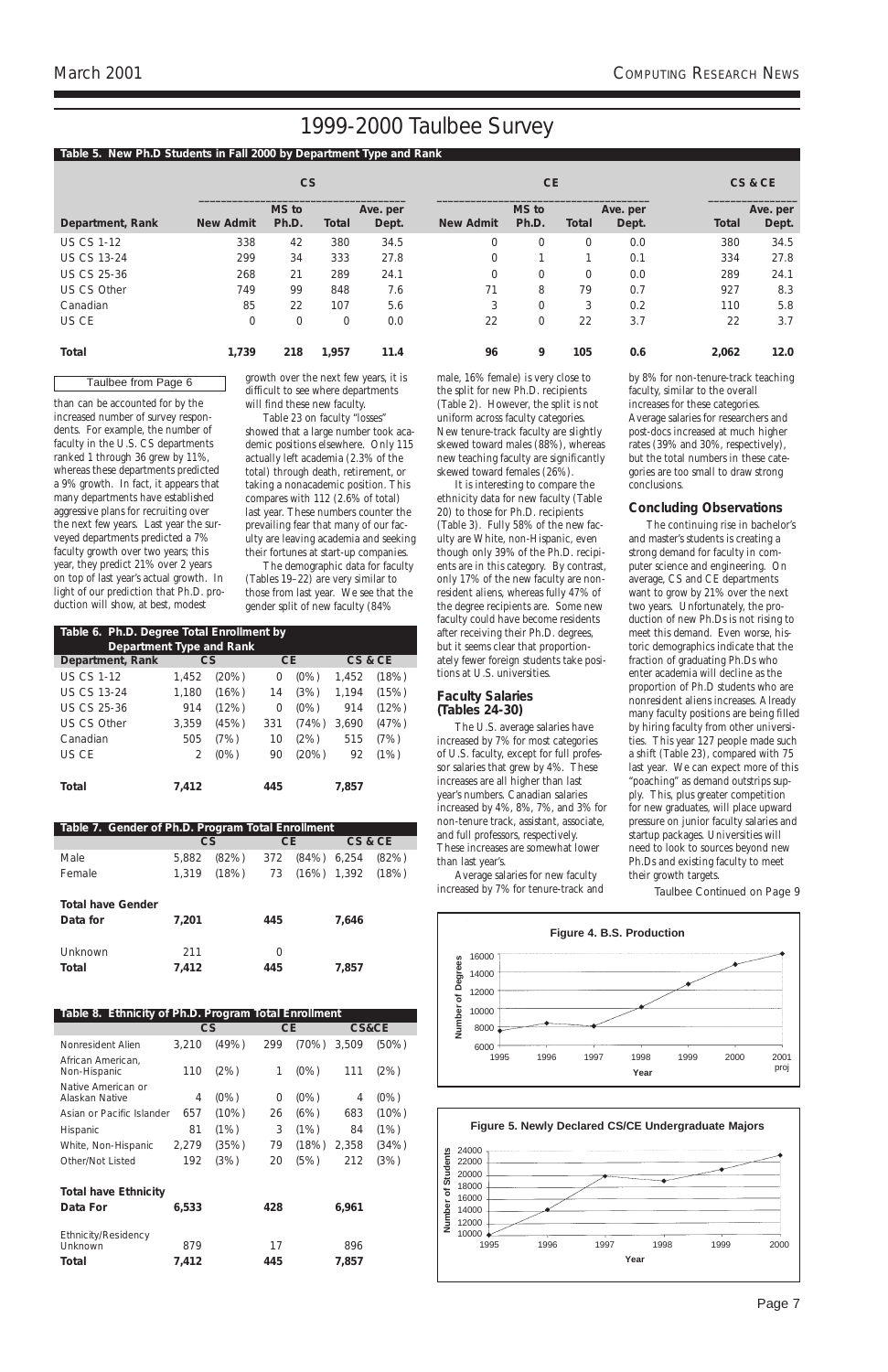Page 8

### **Table 9. Gender of Bachelor's and Master's Recipients**

|                            |                 |                   | <b>Bachelor's</b> |                |                 |                | Master's       |                |           |                   |               |                |  |
|----------------------------|-----------------|-------------------|-------------------|----------------|-----------------|----------------|----------------|----------------|-----------|-------------------|---------------|----------------|--|
|                            |                 | CS                |                   | <b>CE</b>      |                 | CS & CE        | <b>CS</b>      |                | <b>CE</b> |                   | CS&CE         |                |  |
| Male<br>Female             | 9.267<br>2,372  | $(80\%)$<br>(20%) | 1,824<br>258      | (88%)<br>(12%) | 11,091<br>2,630 | (81%)<br>(19%) | 4,254<br>1,507 | (74%)<br>(26%) | 337<br>83 | $(80\%)$<br>(20%) | 4,591<br>,590 | (74%)<br>(26%) |  |
| Total have Gender Data for | 11,639          |                   | 2,082             |                | 13,721          |                | 5,761          |                | 420       |                   | 6,181         |                |  |
| Unknown<br>Total           | 1,021<br>12,660 |                   | 80<br>2,162       |                | 1,101<br>14,822 |                | 339<br>6,100   |                | 42<br>462 |                   | 381<br>6,562  |                |  |

### **Table 10. Ethnicity of Bachelor's and Master's Recipients**

|                                      |        |         | <b>Bachelor's</b> |          |              |       | Master's  |       |                          |           |       |              |  |
|--------------------------------------|--------|---------|-------------------|----------|--------------|-------|-----------|-------|--------------------------|-----------|-------|--------------|--|
|                                      | CS     |         | <b>CE</b>         |          | <b>Total</b> |       | <b>CS</b> |       |                          | <b>CE</b> |       | <b>Total</b> |  |
| Nonresident Alien                    | 747    | (9% )   | (5%)<br>101       |          | 848          | (8%)  | 2.668     | (51%) | 256                      | (63%)     | 2,924 | (52%)        |  |
| African American, Non-Hispanic       | 324    | (4% )   | 72                | (4% )    | 396          | (4% ) | 104       | (2%)  | 4                        | (1%)      | 108   | (2%)         |  |
| Native American or Alaskan Native    | 31     | $(0\%)$ | 4                 | (0%)     | 35           | (0%)  | 74        | (1%)  | $\overline{\phantom{a}}$ | $(0\%)$   | 74    | (1%)         |  |
| Asian or Pacific Islander            | 1,988  | (23%)   | 319               | (17%)    | 2,307        | (22%) | 906       | (17%) | 32                       | (8%)      | 938   | (17%)        |  |
| <b>Hispanic</b>                      | 292    | (3%)    | 74                | (4% )    | 366          | (3%)  | 59        | (1%)  | 4                        | (1%)      | 63    | (1%)         |  |
| White, Non-Hispanic                  | 4,744  | (55%)   | 1.106             | (59%)    | 5,850        | (56%) | 1,275     | (24%) | 100                      | (25%)     | 1,375 | (24%)        |  |
| Other/Not Listed                     | 524    | (6%)    | 210               | $(11\%)$ | 734          | (7%)  | 170       | (3%)  | 8                        | (2%)      | 178   | (3%)         |  |
| <b>Total have Ethnicity Data For</b> | 8,650  |         | 1,886             |          | 10,536       |       | 5,256     |       | 404                      |           | 5,660 |              |  |
| Ethnicity/Residency Unknown          | 4,010  |         | 276               |          | 4,286        |       | 844       |       | 58                       |           | 902   |              |  |
| <b>Total</b>                         | 12,660 |         | 2,162             |          | 14,822       |       | 6,100     |       | 462                      |           | 6,562 |              |  |

### **Table 13. New Master's Students in Fall 2000 by Department Type and Rank**

|                    |              | CS             |            | <b>CE</b>      |                      | CS & CE        |
|--------------------|--------------|----------------|------------|----------------|----------------------|----------------|
| Department, Rank   |              | Ave. per Dept. |            | Ave. per Dept. | Total                | Ave. per Dept. |
| <b>US CS 1-12</b>  | 681          | 61.9           | $\Omega$   | 0.0            | 681                  | 61.9           |
| <b>US CS 13-24</b> | 590          | 53.6           |            | 0.2            | 592                  | 53.8           |
| <b>US CS 25-36</b> | 322          | 26.8           | 0          | 0.0            | 322                  | 26.8           |
| US CS Other        | 3,753        | 34.8           | 437        | 4.0            | 4,190                | 38.8           |
| Canadian           | 565          | 29.7           | 15         | 0.8            | 580                  | 30.5           |
| US CE              | 0            |                | 38         | 7.6            | 38                   | 7.6            |
| $T_{\alpha}$ tal   | <b>E-011</b> | <b>24.7</b>    | $\sqrt{2}$ | 20             | $\epsilon$ $\lambda$ | <b>20L</b>     |

| Table 11. Bachelor's Degree Candidates for 2000-2001 by<br>Department Type and Rank |        |         |           |       |         |       | Table 12. Master's Degree Candidates for 2000-2001 by<br>Department Type and Rank |                    |       |          |           |         |       |         |
|-------------------------------------------------------------------------------------|--------|---------|-----------|-------|---------|-------|-----------------------------------------------------------------------------------|--------------------|-------|----------|-----------|---------|-------|---------|
| Department, Rank                                                                    |        | CS      | <b>CE</b> |       | CS & CE |       |                                                                                   | Department, Rank   |       | CS       | <b>CE</b> |         |       | CS & CE |
| <b>US CS 1-12</b>                                                                   | 1.794  | $13\%$  | 75        | (3%)  | .869    | (12%) |                                                                                   | <b>US CS 1-12</b>  | 730   | (12%)    | 0         | $(0\%)$ | 730   | (12%)   |
| <b>US CS 13-24</b>                                                                  | 1,286  | (9%     | 395       | (18%) | .681    | (11%) |                                                                                   | <b>US CS 13-24</b> | 565   | $(10\%)$ |           | (1%)    | 568   | (9% )   |
| US CS 25-36                                                                         | 1.626  | 12%)    | 63        | (3%)  | ,689    | (11%) |                                                                                   | US CS 25-36        | 431   | (7%)     | 0         | $(0\%)$ | 431   | (7%)    |
| US CS Other                                                                         | 6.429  | (47%)   | ,381      | (61%) | .810    | (49%) |                                                                                   | US CS Other        | 3.773 | (64%)    | 354       | (84%)   | 4.127 | (66%)   |
| Canadian                                                                            | 2,572  | 19%)    | 210       | (9%)  | 2,782   | (17%) |                                                                                   | Canadian           | 381   | (6%)     | 10        | (2%)    | 391   | (6%)    |
| US CE                                                                               | 30     | $(0\%)$ | 127       | (6%)  | 157     | (1%)  |                                                                                   | US CE              | -     | $(0\%)$  | 53        | (13%)   | 53    | (1%)    |
| Total                                                                               | 13.737 |         | 2.251     |       | 15,988  |       |                                                                                   | Total              | 5,880 |          | 420       |         | 6.300 |         |

| Total | 5,911 | 36.7 | 492 | 3.0 | 6,403 | 38.6 |
|-------|-------|------|-----|-----|-------|------|
|       |       |      |     |     |       |      |

| Table 14. New Undergraduate Students in Fall 2000 by Department Type and Rank |                          |           |                               |                  |           |                               |              |                               |  |  |
|-------------------------------------------------------------------------------|--------------------------|-----------|-------------------------------|------------------|-----------|-------------------------------|--------------|-------------------------------|--|--|
|                                                                               |                          | <b>CS</b> |                               |                  | <b>CE</b> |                               |              | <b>CS &amp; CE Majors</b>     |  |  |
| Department, Rank                                                              | Pre-Major                | Major     | Average<br>Major per<br>Dept. | Pre-Major        | Major     | Average<br>Major per<br>Dept. | <b>Total</b> | Average<br>Major per<br>Dept. |  |  |
| <b>US CS 1-12</b>                                                             | 750                      | 1,504     | 136.7                         | 0                | 65        | 5.9                           | 1,569        | 142.6                         |  |  |
| <b>US CS 13-24</b>                                                            | 182                      | 1,440     | 120.0                         | $\overline{0}$   | 426       | 35.5                          | 1,866        | 155.5                         |  |  |
| <b>US CS 25-36</b>                                                            | 717                      | 1,816     | 151.3                         | 26               | 58        | 4.8                           | 1,874        | 156.2                         |  |  |
| <b>US CS Other</b>                                                            | 4,171                    | 11,198    | 103.7                         | $\overline{0}$   | 2,027     | 18.8                          | 13,225       | 122.5                         |  |  |
| Canadian                                                                      | 961                      | 4,270     | 237.2                         | 768              | 276       | 15.3                          | 4,546        | 252.6                         |  |  |
| US CE                                                                         | $\overline{\phantom{a}}$ | 31        | 6.2                           | $\boldsymbol{0}$ | 305       | 61.0                          | 336          | 67.2                          |  |  |
| <b>Total</b>                                                                  | 6,781                    | 20,259    | 122.0                         | 794              | 3,157     | 19.0                          | 23,416       | 141.1                         |  |  |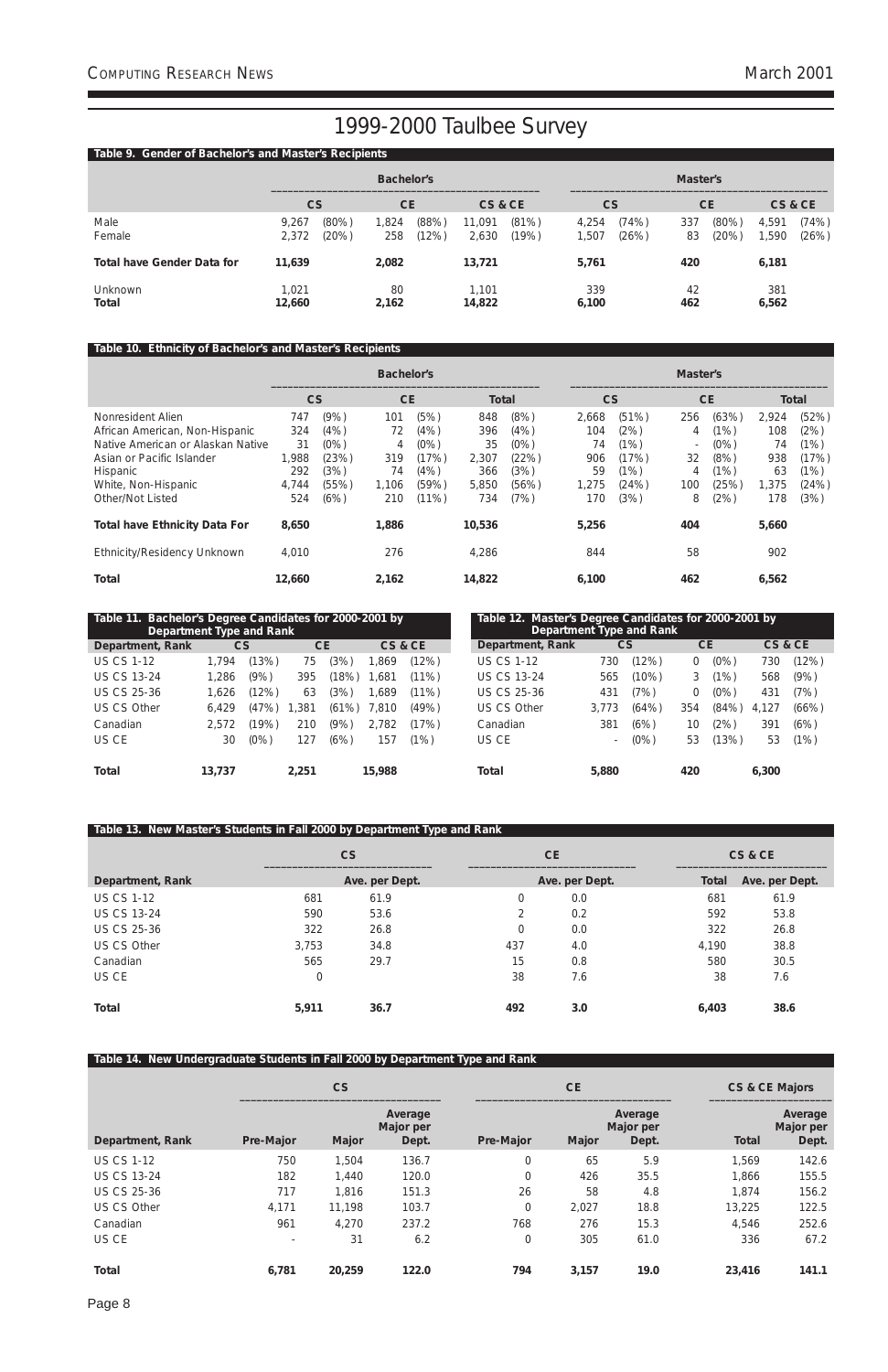Page 9

#### **Rankings**

For tables that group computer science departments by rank, the rankings are based on information collected in the 1995 assessment of research and doctorate programs in the United States conducted by the National Research Council.

The top twelve schools in this ranking are: Stanford, Massachusetts Institute of Technology, University of California at Berkeley, Carnegie Mellon, Cornell, Princeton, University of Texas at Austin, University of Illinois at Urbana-Champaign, University of

Washington, University of Wisconsin at Madison, Harvard, and California Institute of Technology. All but one school in this ranking participated in the survey this year.

CS departments ranked 13-24 are: Brown, Yale, University of California at Los Angeles, University of Maryland at College Park, New York University, University of Massachusetts at Amherst, Rice, University of Southern California, University of Michigan, University of California at San Diego, Columbia, and University of Pennsylvania.2 All schools in this ranking participated in the survey this year.

CS departments ranked 25-36 are: University of Chicago, Purdue, Rutgers, Duke, University of North Carolina at Chapel Hill, University of Rochester, State University of New York at Stony Brook, Georgia Institute of Technology, University of Arizona, University of California at Irvine, University of Virginia, and Indiana. All schools in this ranking participated in the survey this year.

CS departments that are ranked above 36 or are unranked that responded to the survey include: Arizona State, Auburn, Boston, Brandeis, Brigham Young, Case Western Reserve, City University of New York, Clemson, William and Mary, Colorado School of Mines, Colorado State, Dartmouth, DePaul, Drexel, Florida Atlantic, Florida Institute of Technology, Florida International, Florida State, George Mason, George Washington, Iowa State, Johns Hopkins, Kansas State, Kent State, Lehigh, Louisiana State, Michigan State, Michigan Technological, Mississippi State, New Jersey Institute of Technology, New Mexico State University, New Mexico Tech, North Carolina State, North Dakota State, Northeastern,

### **Table 17. Actual and Anticipated Faculty Sizes by Position Actual Projected \_\_\_\_\_\_\_\_\_\_\_\_\_\_\_\_ \_\_\_\_\_\_\_\_\_\_\_\_\_\_\_\_\_\_\_\_\_\_\_\_\_\_\_\_\_\_\_\_\_\_\_\_\_\_\_\_ Expected Two-Year 2000-2001 2001-2002 2002-2003 Growth** Tenure-Track 3,591 3,989 4,366 775 (22%) Researcher 345 347 348 3 (1%) Postdoc 208 263 316 108 (52%) Teaching Faculty 643 643 2001 118 (18%) 704 5 761 761 761 761 Other/Not Listed 152 162 162 162 175 23 (15%)

Nova Southeastern, Oakland, Ohio State, Oklahoma State, Old Dominion, Oregon Graduate Institute, Oregon State, Pennsylvania State, Polytechnic, Portland State, Rensselaer Polytechnic Institute, Southern Methodist, State University of New York (Albany and Buffalo), Stevens Institute, Syracuse, Temple, Texas A&M, Texas Tech, Tufts, Tulane, Washington State, and Washington (St. Louis). **University of**: Alabama (Birmingham, Huntsville, and Tuscaloosa), Arkansas, California (Davis, Riverside, Santa Barbara, and Santa Cruz), Central Florida, Cincinnati, Colorado (Boulder and Colorado Springs), Georgia, Illinois (Chicago), Louisiana (Lafayette), Maryland (Baltimore Co.), Massachusetts (Lowell), Missouri (Rolla and Columbia), Nebraska (Lincoln), Nevada (Las Vegas), Notre Dame, South Florida, Tennessee (Knoxville), Texas (Arlington, Dallas, and El Paso), Wisconsin (Milwaukee), Connecticut, Delaware, Denver, Florida, Hawaii, Houston, Idaho, Iowa, Kansas, Kentucky, Minnesota, Mississippi, New Hampshire, New Mexico, North

#### **Table 16. Bachelor's Degree Program Total Enrollment by Department Type and Rank**

|                    |           | CS     |                               |           | <b>CE</b> | CS & CE Majors                |              |                               |
|--------------------|-----------|--------|-------------------------------|-----------|-----------|-------------------------------|--------------|-------------------------------|
| Department, Rank   | Pre-Major | Major  | Average<br>Major per<br>Dept. | Pre-Major | Major     | Average<br>Major per<br>Dept. | <b>Total</b> | Average<br>Major per<br>Dept. |
| <b>US CS 1-12</b>  | 107       | 6,716  | 610.5                         | 0         | 151       | 13.7                          | 6,867        | 624.3                         |
| <b>US CS 13-24</b> | 333       | 5,686  | 473.8                         | 41        | 1,569     | 130.8                         | 7,255        | 604.6                         |
| <b>US CS 25-36</b> | 1,912     | 5,659  | 471.6                         | 0         | 112       | 9.3                           | 5,771        | 480.9                         |
| <b>US CS Other</b> | 8,905     | 38,170 | 353.4                         | 1,270     | 8,359     | 77.4                          | 46,529       | 430.8                         |
| Canadian           | 1,364     | 10,431 | 579.5                         | 0         | 1,454     | 80.8                          | 11,885       | 660.3                         |
| US CE              | 0         | 118    | 23.6                          | 168       | 886       | 177.2                         | 1,004        | 200.8                         |
| <b>Total</b>       | 12,621    | 66,780 | 402.3                         | 1,479     | 12,531    | 72.9                          | 79,311       | 477.8                         |

| Table 15. Master's Degree Total Enrollment by<br>Department Type and Rank |        |         |           |         |  |  |  |  |  |
|---------------------------------------------------------------------------|--------|---------|-----------|---------|--|--|--|--|--|
| Department, Rank                                                          | CS     |         | <b>CE</b> | CS & CE |  |  |  |  |  |
| <b>US CS 1-12</b>                                                         | 1.279  | (8%)    | 0         | 1.279   |  |  |  |  |  |
| <b>US CS 13-24</b>                                                        | 1,198  | (8%)    | 12        | 1,210   |  |  |  |  |  |
| US CS 25-36                                                               | 581    | (4% )   | 0         | 581     |  |  |  |  |  |
| US CS Other                                                               | 10,880 | (70%)   | 1,009     | 11,889  |  |  |  |  |  |
| Canadian                                                                  | 1,669  | (11%)   | 30        | 1,699   |  |  |  |  |  |
| US CE                                                                     |        | $(0\%)$ | 79        | 79      |  |  |  |  |  |
|                                                                           |        |         |           |         |  |  |  |  |  |
| Total                                                                     | 15,607 |         | 1,130     | 16,737  |  |  |  |  |  |

|                        |               | Table 18. Actual and Anticipated Faculty Sizes by Department Type and Rank |           |                                    |          |
|------------------------|---------------|----------------------------------------------------------------------------|-----------|------------------------------------|----------|
|                        | <b>Actual</b> |                                                                            | Projected |                                    |          |
| <b>Department Rank</b> | 2000-2001     | 2001-2002                                                                  | 2002-2003 | <b>Expected Two-Year</b><br>Growth |          |
| <b>US CS 1-12</b>      | 684           | 742                                                                        | 760       | 76                                 | $(11\%)$ |
| <b>US CS 13-24</b>     | 479           | 516                                                                        | 564       | 85                                 | (18%)    |
| <b>US CS 25-36</b>     | 402           | 431                                                                        | 488       | 86                                 | (21%)    |
| <b>US CS Other</b>     | 2,587         | 2,876                                                                      | 3,161     | 574                                | (22%)    |
| Canadian               | 677           | 777                                                                        | 859       | 182                                | (27%)    |
| US CE                  | 110           | 123                                                                        | 134       | 24                                 | (22%)    |
| <b>Total</b>           | 4,939         | 5,465                                                                      | 5,966     | 1,027                              | (21%)    |

#### Taulbee from Page 7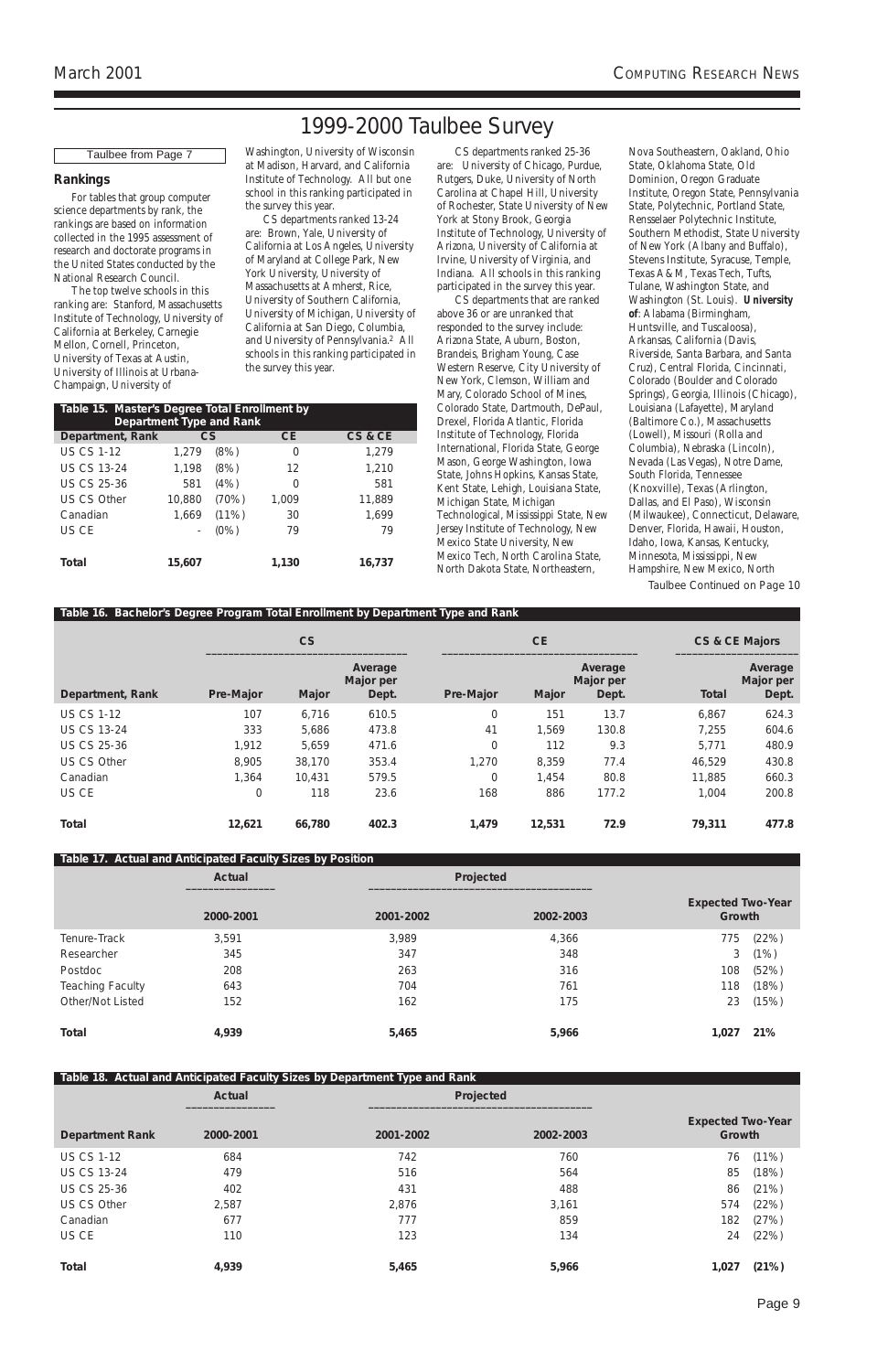Page 10

Texas, Oklahoma, Oregon, Pittsburgh, South Carolina, Utah, Wyoming, Vanderbilt, Virginia Polytechnic, Wayne State, West Virginia, Western Michigan, Worcester Polytechnic, and Wright State. Computer Engineering departments participating in the survey this year include: Carnegie Mellon, Northwestern, Ohio State, Oregon State, Rensselaer Polytechnic, and University of New Mexico. Canadian departments participating in the survey include: Concordia, Dalhousie, McGill, Memorial, Queen's, Simon Fraser, and York. **University of:** Alberta, British Columbia, Calgary, Montreal, Quebec (Montreal), Regina, Saskatchewan, Toronto CS, Toronto ECE, Victoria, Waterloo, and Western Ontario.

<sup>1</sup>The title of the survey honors the late Orrin E. Taulbee of the University of Pittsburgh who conducted these surveys for the Computer Science Board until 1984, with retrospective annual data going back to 1970.

#### **Acknowledgments**

Jean Smith, Jay Vegso, and Bill Aspray assisted with the data collection, tabulation, and analysis for this survey. Stu Zweben provided valuable review comments and suggestions. We thank them for their assistance.

### **Endnotes**

2Although the University of Pennsylvania and the University of Chicago were tied in the National Research Council rankings, CRA made the arbitrary decision to place Pennsylvania in the second tier of schools.

*All tables with rankings*: Statistics sometimes are given according to departmental rank. Schools are ranked only if they offer a CS degree and according to the quality of their CS program as determined by reputation. Those that only offer CE degrees are not ranked, and statistics are given on a separate line, apart from the rankings.

*All ethnicity tables*: Ethnic breakdowns are drawn from guidelines set forth by the U.S. Department of Education.

*All faculty tables*: The survey makes no distinction between faculty specializing in CS versus CE programs. Every effort is made to minimize the inclusion of faculty in electrical engineering who are not computer engineers.

| Table 19. Gender of Newly Hired Faculty |     |                     |    |            |    |                |     |                         |                 |              |     |              |
|-----------------------------------------|-----|---------------------|----|------------|----|----------------|-----|-------------------------|-----------------|--------------|-----|--------------|
|                                         |     | <b>Tenure-Track</b> |    | Researcher |    | <b>Postdoc</b> |     | <b>Teaching Faculty</b> |                 | <b>Other</b> |     | <b>Total</b> |
| Male                                    | 300 | (88%)               | 43 | (93%)      | 63 | (84%)          | 122 | (74%)                   | 10 <sup>°</sup> | (83%)        | 538 | (84%)        |
| Female                                  | 39  | (12%)               | 3  | (7%)       | 12 | (16%)          | 43  | (26%)                   |                 | (17%)        | 99  | (16%)        |
| <b>Total</b>                            | 339 | (53%)               | 46 | (7%)       | 75 | (12%)          | 165 | (26%)                   | 12              | (2%)         | 637 |              |
| <b>Unknown</b>                          |     |                     | 0  |            |    |                |     |                         |                 |              | 640 |              |

#### **Table 20. Ethnicity of Newly Hired Faculty**

|                                      |     | <b>Tenure-Track</b> |    | Researcher |                | <b>Postdoc</b> |     | <b>Teaching Faculty</b> |                | Other   | <b>Total</b> |
|--------------------------------------|-----|---------------------|----|------------|----------------|----------------|-----|-------------------------|----------------|---------|--------------|
| Nonresident Alien                    | 54  | (17%)               |    | (15%)      | 34             | $(50\%)$       | 11  | (7%)                    | 3              | (25%)   | 109          |
| African American, Non-Hispanic       |     | (1%)                | 0  | $(0\%)$    | 0              | $(0\%)$        | 4   | (2%)                    | 0              | (0%)    | b            |
| Native American or Alaskan Native    | 0   | $(0\%)$             | 0  | $(0\%)$    | 0              | (0%)           |     | (1%)                    | 0              | (0%)    |              |
| Asian or Pacific Islander            | 59  | (19%)               | 6  | (13%)      | 4              | (6%)           | 14  | (9% )                   | $\overline{0}$ | $(0\%)$ | 83           |
| Hispanic                             | 6   | (2%)                | 0  | $(0\%)$    | $\overline{0}$ | $(0\%)$        | 6   | (4%)                    | 0              | (0%)    | 12           |
| White, Non-Hispanic                  | 182 | (58%)               | 32 | (70%)      | 26             | (38%)          | 125 | (78%)                   | 9              | (75%)   | 374          |
| Other/Not Listed                     | 9   | (3%)                |    | (2%)       | 4              | (6%)           | 0   | (0%)                    | 0              | (0%)    | 14           |
| <b>Total have Ethnicity Data For</b> | 312 |                     | 46 |            | 68             |                | 161 |                         | 12             |         | 599          |
| Ethnicity/Residency Unknown          | 29  |                     | 0  |            |                |                | 5   |                         | $\Omega$       |         | 41           |
| <b>Total</b>                         | 341 |                     | 46 |            | 75             |                | 166 |                         | 12             |         | 640          |

#### **Table 21. Gender of Current Faculty**

|                                   | <b>Full</b> |          | <b>Associate</b> |       |     | <b>Assistant</b> |     | <b>Teaching Faculty</b> |       | <b>Total</b> |
|-----------------------------------|-------------|----------|------------------|-------|-----|------------------|-----|-------------------------|-------|--------------|
| Male                              | 1,470       | $(92\%)$ | .009             | (87%) | 781 | (86%)            | 531 | (74%)                   | 3,791 | (87%)        |
| Female                            | 125         | (8%)     | 148              | (13%) | 123 | (14%)            | 190 | (26%)                   | 586   | (13%)        |
| <b>Total have Gender Data for</b> | 1,595       | (36%)    | 1,157            | (26%) | 904 | (21%)            | 721 | (16%)                   | 4,377 |              |

## **Table 22. Ethnicity of Current Faculty**

|                                      |       | <b>Full</b> |       | Associate |     | <b>Assistant</b> |     | <b>Teaching Faculty</b> |       | <b>Total</b> |
|--------------------------------------|-------|-------------|-------|-----------|-----|------------------|-----|-------------------------|-------|--------------|
| Nonresident Alien                    | 11    | (1%)        | 18    | (2%)      | 125 | (15%)            | 35  | (5%)                    | 189   | (5%)         |
| African American, Non-Hispanic       | 4     | (0%)        | 4     | $(0\%)$   | 9   | (1%)             | 11  | (2%)                    | 28    | (1%)         |
| Native American or Alaskan Native    | 0     | $(0\%)$     | 0     | $(0\%)$   |     | (0%)             |     | (0%)                    | 3     | $(0\%)$      |
| Asian or Pacific Islander            | 266   | (18%)       | 246   | (23%)     | 149 | (18%)            | 43  | (6%)                    | 704   | (17%)        |
| Hispanic                             | 36    | (2%)        | 20    | (2%)      | 23  | (3%)             | 8   | (1%)                    | 87    | (2%)         |
| White, Non-Hispanic                  | 1,143 | (77%)       | 753   | (71%)     | 521 | (62%)            | 574 | (84% )                  | 2,991 | (73%)        |
| Other/Not Listed                     | 28    | (2%)        | 26    | (2%)      | 18  | (2%)             | 13  | (2%)                    | 85    | (2%)         |
| <b>Total have Ethnicity Data For</b> | 1,488 |             | 1,067 |           | 846 |                  | 686 |                         | 4,087 |              |
| Ethnicity/Residency Unknown          | 121   |             | 96    |           | 63  |                  | 36  |                         | 316   |              |
| Total                                | 1,609 |             | 1,163 |           | 909 |                  | 722 |                         | 4,403 |              |

#### **Table 23. Faculty Losses**

**Total** Died 4

| Retired                          | 54  |
|----------------------------------|-----|
| Took Academic Position Elsewhere | 127 |
| Took Nonacademic Position        | 57  |
| Remained, Changed to Part Time   | 15  |
| Other                            | 13  |
| Unknown                          | 5   |
| Total                            | 275 |

#### Taulbee from Page 9